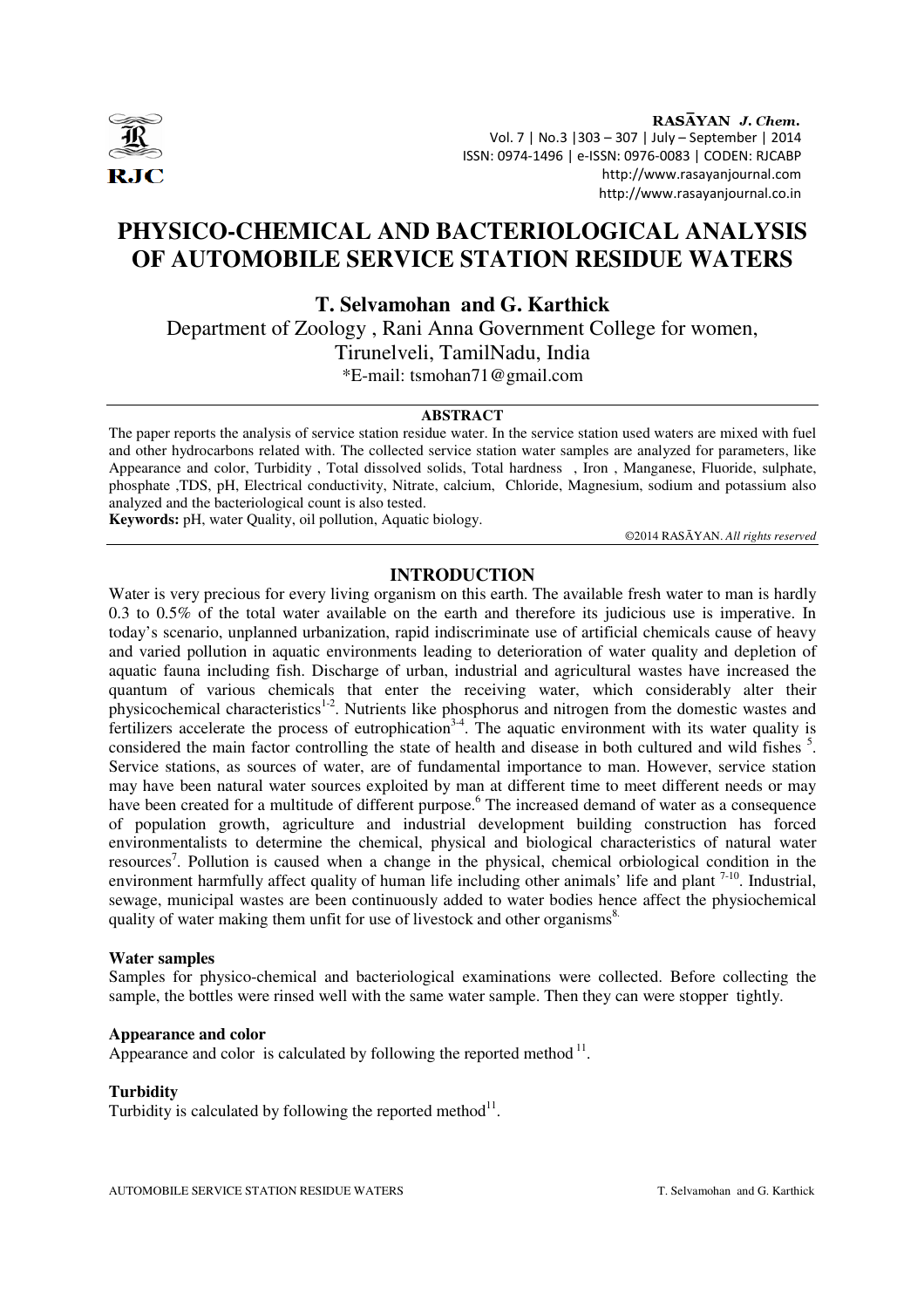#### **Total dissolved solids**

Total dissolved solids are calculated by following the reported method $11$ .

## **Electrical conductivity**

Like water the conductivity of the sediment suspension is also measured by a conductivity meter  $12$ .

## **pH**

The pH of most natural water falls in the range of 4 to 9 and much more often in the range of 7 to 8. The method was followed for measuring hydrogen-ion-concentration by using  $pH$  meter<sup>12</sup>.

#### **Alkalinity**

Alkalinity is determined by titrating the water sample with a standard solution of strong acid. The equivalency or end points of the titration are selected as the inflection points in the titration of sodium carbonate with  $H_2SO_4$ . This end point may be determined empirically by titration and is the pH where the derivative of pH/ml titrates is greatest. However, they are usually taken as pH 8.3 for the carbonate end point and pH 4.5 for the bicarbonate end point. The method was used for the estimation of water carbonate and bicarbonate $^{12}$ .

## **Total alkalinity**

Although the alkalinity of natural waters is generally the result of bicarbonates, it is usually expressed in terms of calcium carbonate. Three kinds of alkalinity are indicated: hydroxide (OH- ), normal carbonate  $(CO<sub>3</sub>)$ , boicarboante (HCO<sub>3</sub><sup>-</sup>); the three are summed as total alkalinity.

## **Total hardness**

Total hardness is calculated by following the reported method $11$ .

#### **Calcium**

The reported method $12$  was followed for the estimation of water calcium.

#### **Magnesium**

The magnesium content of the water was measured by the reported method $^{12}$ .

#### **Sodium and Potassium**

The sodium and potassium contents were measured by using flame emission spectrophotometer<sup>12</sup>.

#### **Iron and Manganese**

Iron and Manganese is calculated by following the reported method $11$ .

#### **Free ammonia**

Ammonia reacts with phenol and hypochloride at the high pH with sodium nitropruside as a catalyst and result in the formation of Indophenol, a blue colored compound. The intensity of the color was proportional to the ammonia concentration. The absorption of which was read at 640 nm spectrophotometrically.

#### **Nitrite**

The nitrite content of water sample was estimated by sulphanilamide (Spectrophotometric) method.<sup>11</sup> 50 ml of sample was taken in a clean conical flask. To this, 1 ml of sulphanilamide solution was added. After 3 minutes, 1 ml of N-1 naphthyl ethylene diamine hydrochloride solution was added. The optical density of this mixture measured at 543 nm in a Spectrophotometer. From this value, the amount of nitrite present in the water was calculated as follows.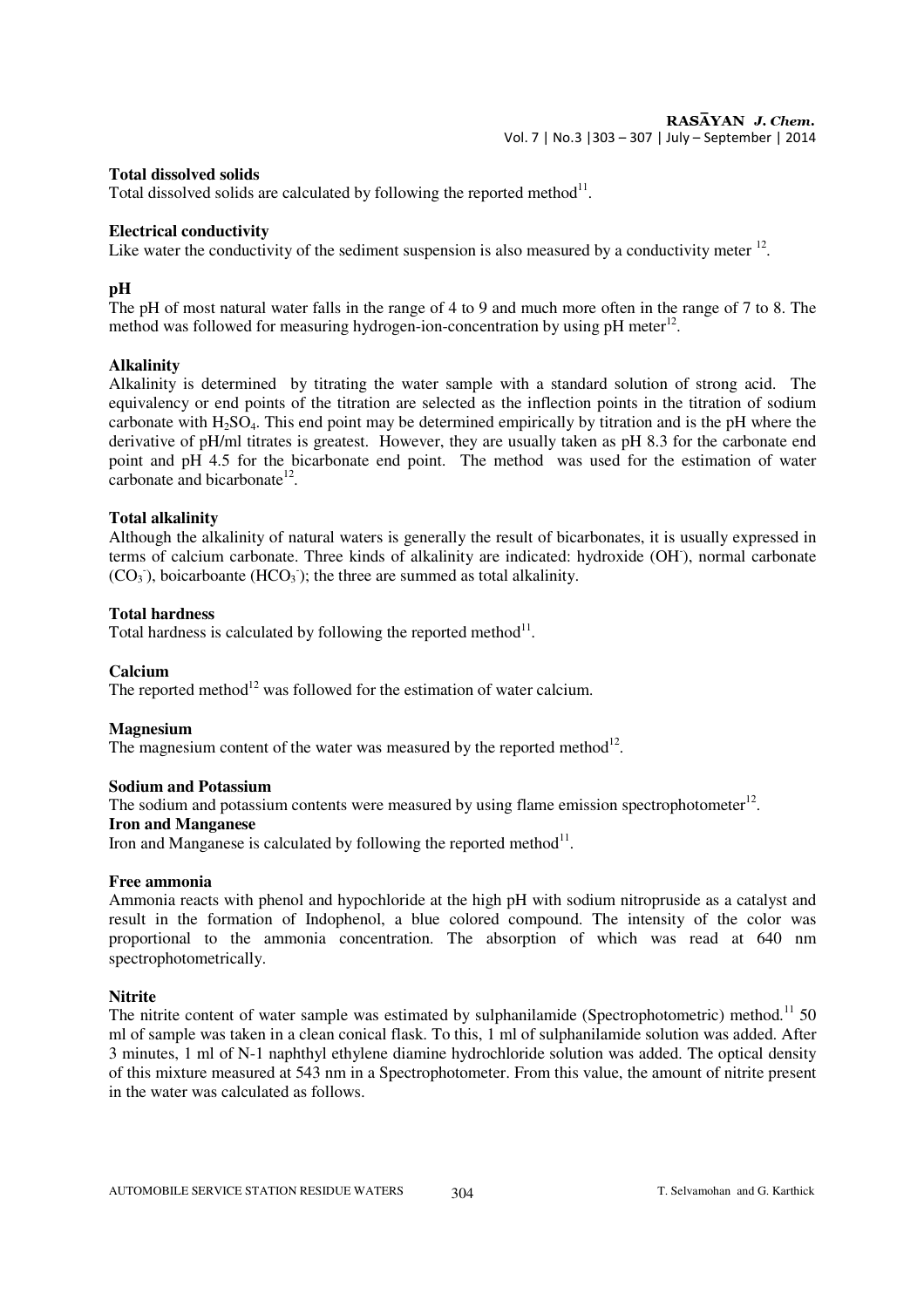#### RASAYAN J. Chem. Vol. 7 | No.3 |303 – 307 | July – September | 2014

#### **Calculation**

Nitrite (mg/l) = Con. of Standard x OD of unknown sample / OD of known sample (standard)

# **Nitrate**

The water nitrate content was analyzed following the reported method.<sup>12</sup>

#### **Chloride**

The reported method<sup>12</sup> was followed for the estimation of water chloride.

## **Fluoride, sulphate, phosphate and Tidys test (4h)**

Fluoride, sulphate, phosphate and Tidys test are calculated by following the reported method $^{11}$ .

# **RESULTS AND DISCUSSION**

The Physico- chemical analysis of five water samples (service stations) was given in the following tables. The samples were analyzed in the Tamil nadu Water Analysis Department (TWAD), Madurai.

Table-1: Physicochemical and bacteriological parameters recorded in service station residue waters.

| <b>PHYSICAL</b>            | <b>BIS</b> limit | Samples analyzed |                         |                  |                  |                  |                  |
|----------------------------|------------------|------------------|-------------------------|------------------|------------------|------------------|------------------|
| <b>EXAMINATION</b>         | Desirable        | Permissible      | $\overline{\text{SVG}}$ | <b>SVG</b>       | <b>SVG</b>       | <b>SVGD</b>      | <b>SVGE</b>      |
|                            | limit            | limit            | A                       | B                | $\mathcal{C}$    |                  |                  |
| 1. Appearance              | $\blacksquare$   |                  | <b>Black</b>            | Slightly turbid  |                  |                  | <b>Black</b>     |
| 2. Color                   | $\frac{1}{2}$    | $\overline{a}$   |                         |                  |                  |                  |                  |
| 3. Odor                    | Un objectionable |                  | Fuel smell              |                  |                  | Slightly         | Foul             |
|                            |                  |                  |                         |                  |                  | fuel             | smell            |
| 4. Turbidity NT units      | $\mathbf{1}$     | 5                | $\overline{50}$         | $\overline{35}$  | $\overline{30}$  | 45               | $\overline{55}$  |
| 5. Total Diss. Solids mg/l | 500              | 2000             | 501                     | 980              | 496              | 777              | 1414             |
| 6. Electrical conductivity |                  | $\sim$           | 716                     | 1400             | 708              | 1110             | 2020             |
| II. CHEMICAL EXAMINATION   |                  |                  |                         |                  |                  |                  |                  |
| 7. pH                      | $6.5 - 8.5$      | $6.5 - 8.5$      | 6.45                    | 7.95             | 7.15             | 7.50             | 7.18             |
| 8. Alkalinity              | $\overline{a}$   | $\overline{a}$   | $\overline{0}$          | $\boldsymbol{0}$ | $\overline{0}$   | $\overline{0}$   | $\overline{0}$   |
| 9. Total Alk. as CaCo3     | $\overline{200}$ | $\overline{600}$ | 160                     | $\overline{310}$ | 100              | $\overline{220}$ | $\overline{300}$ |
| $10.$ Total hardness as    | 200              | 600              | 280                     | 160              | 180              | 460              | 140              |
| CaCo <sub>3</sub>          |                  |                  |                         |                  |                  |                  |                  |
| 11. Calcium                | 75               | 200              | 70                      | 58               | 45               | 115              | 35               |
| 12. Magnesium              | 30               | 100              | 27                      | 32               | 15               | 38               | 12               |
| $13.$ Iron                 | 0.3              | 0.3              | $\mathbf{0}$            | $\Omega$         | $\boldsymbol{0}$ | $\overline{0}$   | $\mathbf{0}$     |
| 14. Manganese              | 0.1              | $\overline{0.3}$ | $\overline{0}$          | $\overline{0}$   | $\overline{0}$   | $\Omega$         | $\overline{0}$   |
| 15. Free Ammonia           | 0.5              | $\overline{1.0}$ | $\overline{0.5}$        | $\overline{1.0}$ | $\overline{0.5}$ | $\overline{1.5}$ | 1.0              |
| 16. Nitrite                | 0.5              | 1.0              | 0.5                     | 1.5              | 1.5              | 2.0              | 1.5              |
| 17. Nitrate                | $\overline{45}$  | $\overline{45}$  | 10                      | 20               | $\overline{15}$  | 20               | 25               |
| 18. Chloride               | 250              | 1000             | 140                     | 260              | 160              | 240              | 490              |
| 19. Fluoride               | $\overline{1.0}$ | $\overline{1.5}$ | $\overline{0.8}$        | $\overline{1.0}$ | $\overline{1.0}$ | $\overline{0.8}$ | $\overline{0.8}$ |
| 20. Sulphate               | 200              | 400              | 25                      | 34               | 40               | 32               | 46               |
| 21. Phosphate as PO4       | 0.5              | 1.0              | 1.5                     | 0.5              | 0.5              | 1.5              | 1.0              |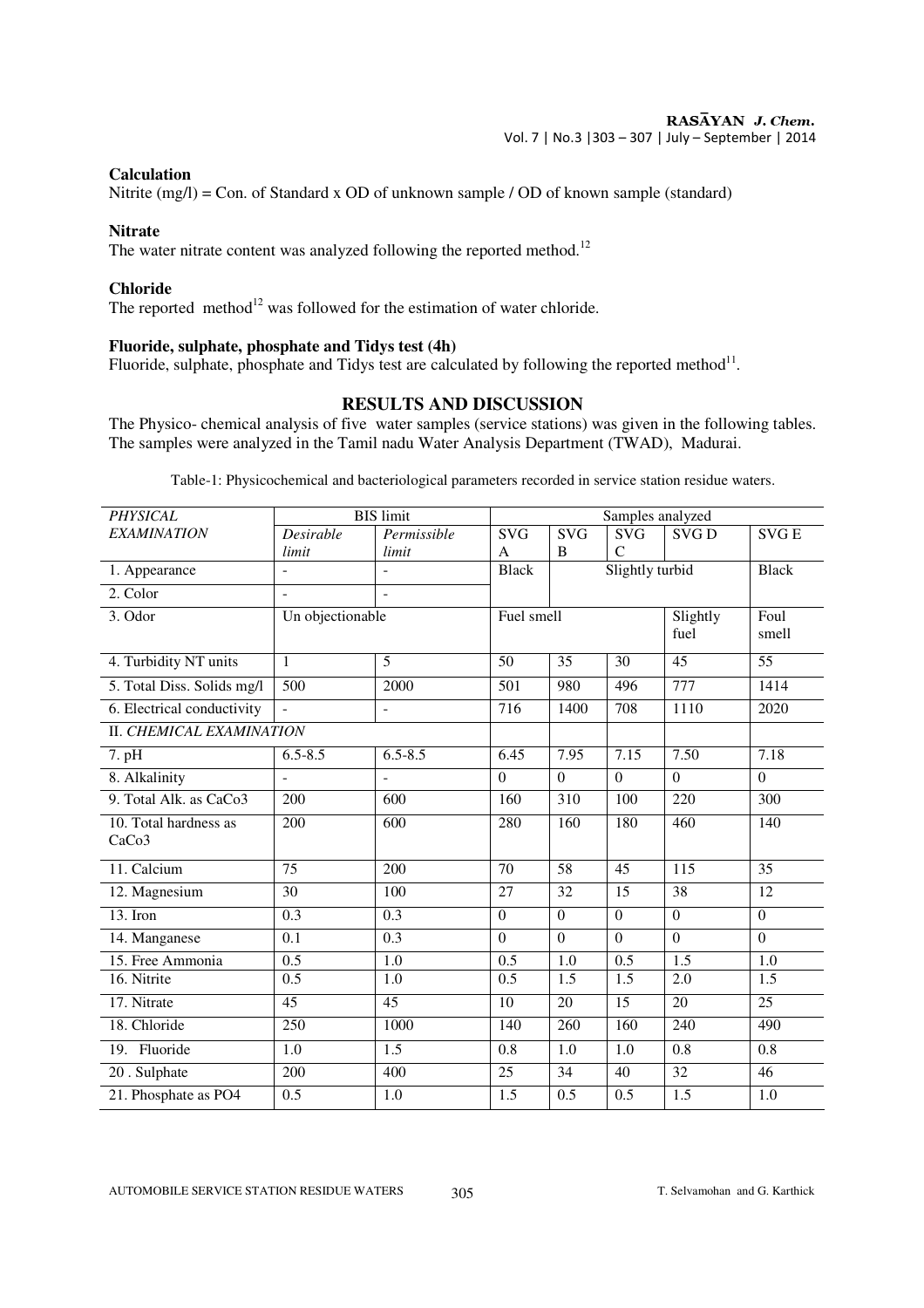# RASĀYAN J. Chem. Vol. 7 | No.3 |303 – 307 | July – September | 2014

| 22. Tidys test 4 hrs. as         |  |              | 0.8 | 0.9 | 0.8 | 0.8 | 0.9 |
|----------------------------------|--|--------------|-----|-----|-----|-----|-----|
| O <sub>2</sub>                   |  |              |     |     |     |     |     |
|                                  |  |              |     |     |     |     |     |
| III. BACTERIOLOGICAL EXAMINATION |  |              |     |     |     |     |     |
| 1. Standard plate count          |  | 500organism/ | 100 | 130 | 120 | 140 | 160 |
| /ml                              |  | ml           |     |     |     |     |     |
|                                  |  |              |     |     |     |     |     |
| 2. Total Coliform /              |  | 10/100ml     | 50  | 70  | 50  | 100 | 120 |
| 100ml                            |  |              |     |     |     |     |     |
|                                  |  |              |     |     |     |     |     |

Appearance is the common physical factor to the fresh water system. In the most of the service stations (Table-1) show the turbid appearance.. In naturally, the water has no color. But the water expresses the color of something present on it. On that, the service station shows the black color. It means, the water contain high amount dissolved solid and presence of fuel materials on it. In the SVG B service station shows the high pH value of 7.95. The lowest pH value is found out in SVG A service station at pH 6.45. It shows the pH value is presence between  $6.5 - 7.5$ . The similar findings were also reported earlier<sup>13</sup>. In their finding pH level is vary between  $6.1 - 7.5$ .

Among the five service stations, the alkalinity level is high in the SVG B service station as 310. The least value is finding out in SVG C service station as 100. The alkalinity level is increase due to the conversion of the insoluble carbonates into soluble bicarbonates<sup>14</sup>. Total hardness values ranged from  $140 - 460$ mg/L of which higher value of 460 mg/L at SVG D service station, the minimum value (140 mg/L) is observed in SVG E service station. Water becomes a conductor of electric current when substances are dissolved in it, and the conductivity is proportion to the amount of dissolved substances<sup>15</sup>. Conductivity merely measures the concentration of substances in selection<sup>16</sup>. The present study electric conductivity varied from 2020 to 708  $\pm$  1.1 uhmOS/cm.

Calcium was found higher (115 mg/L) in SVG D service station and lower (35 mg/L) in SVG E service station. Calcium is found in greater abundance in all natural water and its main source is weathering of rocks from which it leaches out<sup>17</sup>. In the present study, magnesium high amount (38 mg/L) in SVG D service station, and also least amount (12 mg/L) in SVG E service station. Magnesium content lower than calcium ions in natural water<sup>18</sup>. But due to the addition of animal waste and other waste into the water body increase the magnesium level. The presence of sodium is high in SVG A service station as 142 mg/L compared with other five service stations. The lowest value is recorded as 5.5 mg/L in SVG E service station. Iron is nil in the five service station using waters. The free ammonia values are varied from 0.5- 1.5. The high value is found in SVG A service station and least amount is found in SVG E service station.

The amount of free ammonia level is increase due to the denitrification process<sup>19</sup>. In that  $NO_2^-$  and  $NO_3^$ is reduced to NH<sub>3</sub>. It is expressed in the service station by high algal blooming to create the greenish color appearance to the water. The amount of nitrite is very low in the all of the five service stations examined. It is in trace amount as  $0.5-2.0$ . The nitrate level is ranged between  $10-25$  mg/L in the five service stations. The high amount is observed in SVG E service station.

In the present study, the presence of chloride is maximum (490 mg/L) in SVG E service station and minimum (140 mg/L) level in SVG A service station. The reason of chloride is high amount of contamination with organic wastes and found the result in the range of  $140 - 173$  mg/L<sup>17</sup>. Fluoride is the toxic substances to the human. It causes the various health problem to the human and animals. The Indian Government Standardize the fluoride level as 1.6 in the aquatic system. May our results also fulfill this level. In this, the SVG C service station has the higher value of 1.0 mg/L fluoride. The lowest amount of fluoride is estimated in the other three service stations as 0.8. Sulphate in the five service stations is ranged from  $25 - 46 \pm 7$  mg/L. The high (46 mg/L) is found in the SVG E service station. Phosphate level ranged between0.5 - 1.5. The highest value is found in SVG A & SVG D service station. Found out the phosphate value have 6.0 mg/L indicates the presence of the pollution<sup>13</sup>. The pH alkalinity in all the five service stations is nil.